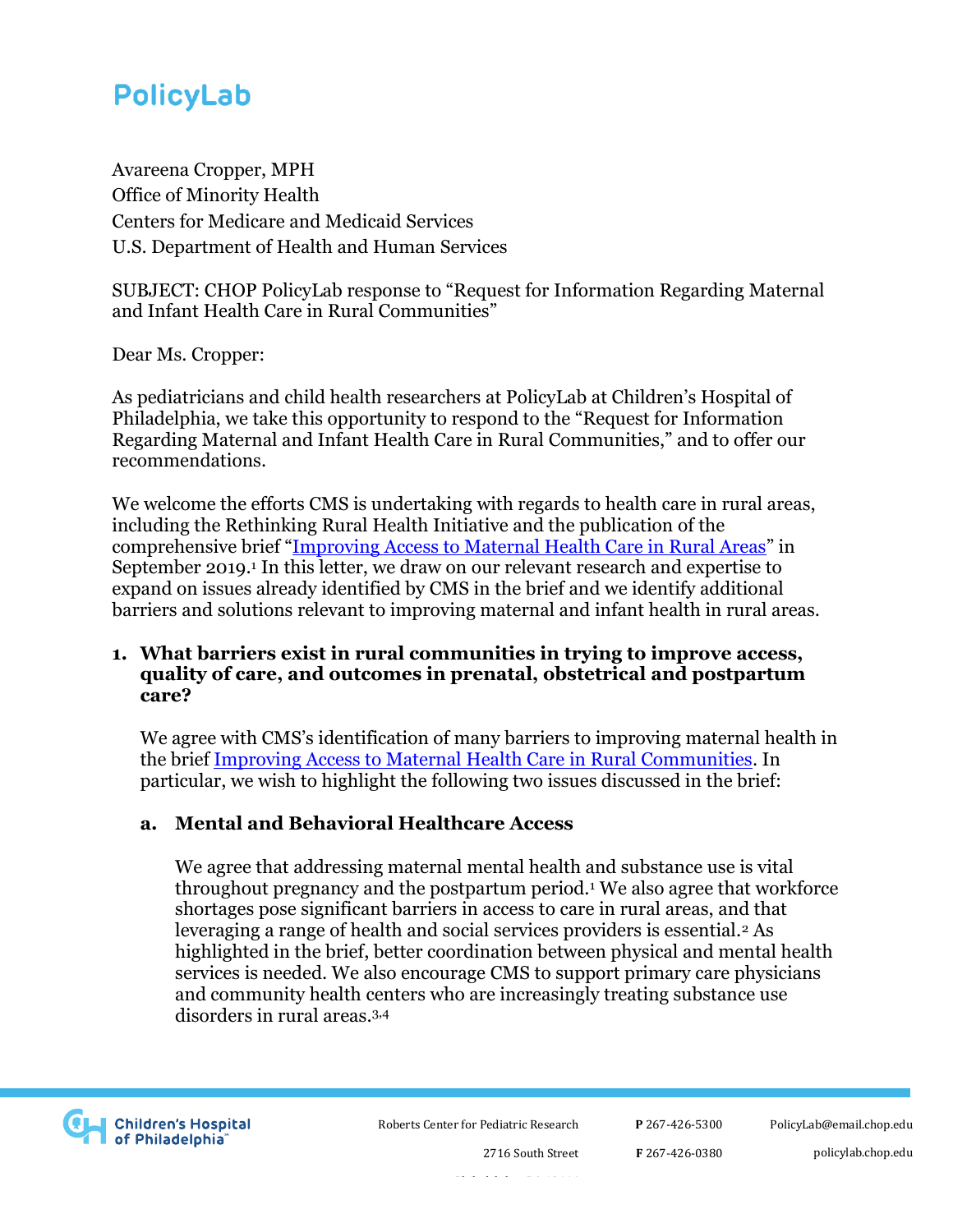Separately, evidence-based and best practice treatment models for new mothers experiencing substance use disorders often involve coordinated care for both the infant and the mother.5-6 Such "dyadic" or family based models can be challenging to implement and fund and require specialized training.<sup>7</sup> When offering guidance on mental and behavioral health services, we encourage CMS to emphasize a broad definition of "medical necessity" and explicitly identify dyadic services as allowable.

### **b. Loss of maternal Medicaid coverage after 60 days**

We agree that addressing the Medicaid coverage gap for new mothers after birth is essential. Coverage is vital to ensuring positive health outcomes for mothers and children, and the health consequences of the Medicaid coverage gap have been well studied.8-9 Even in states that have expanded Medicaid, where mothers could theoretically acquire their own Medicaid coverage, mothers may face significant barriers in enrollment, particularly given the physical and emotional demands of the postpartum period.<sup>9</sup> In states that have not expanded Medicaid, women may be limited to plans on the exchanges, which may be unaffordable and pose their own logistical challenges.10,11 We emphasize the importance of continuous Medicaid coverage for new mothers through one year after birth.

In addition to the barriers already identified by CMS in their brief, we wish to highlight the following issues:

#### **c. Social Isolation**

In addition to mental health and substance use challenges, we emphasize the unique role social isolation plays in both maternal and child health outcomes for families living in rural communities.

For the past decade, PolicyLab has collaborated with the Pennsylvania Office of Child Development and Early Learning to evaluate the Maternal, Infant, and Early Childhood Home Visiting (MIECHV) program in Pennsylvania. Our research documents the health-related challenges of home visiting clients living in rural communities.<sup>12</sup> Our evaluation has also identified how social isolation is amplified in rural locations.<sup>12</sup> Rural home visiting clients describe how barriers such as limited transportation and a lack of local institutions hamper their ability to become involved in community or social groups and to connect to resources to support new mothers.



Roberts Center for Pediatric Research

**P** 267-426-5300

**F** 267-426-0380

policylab.chop.edu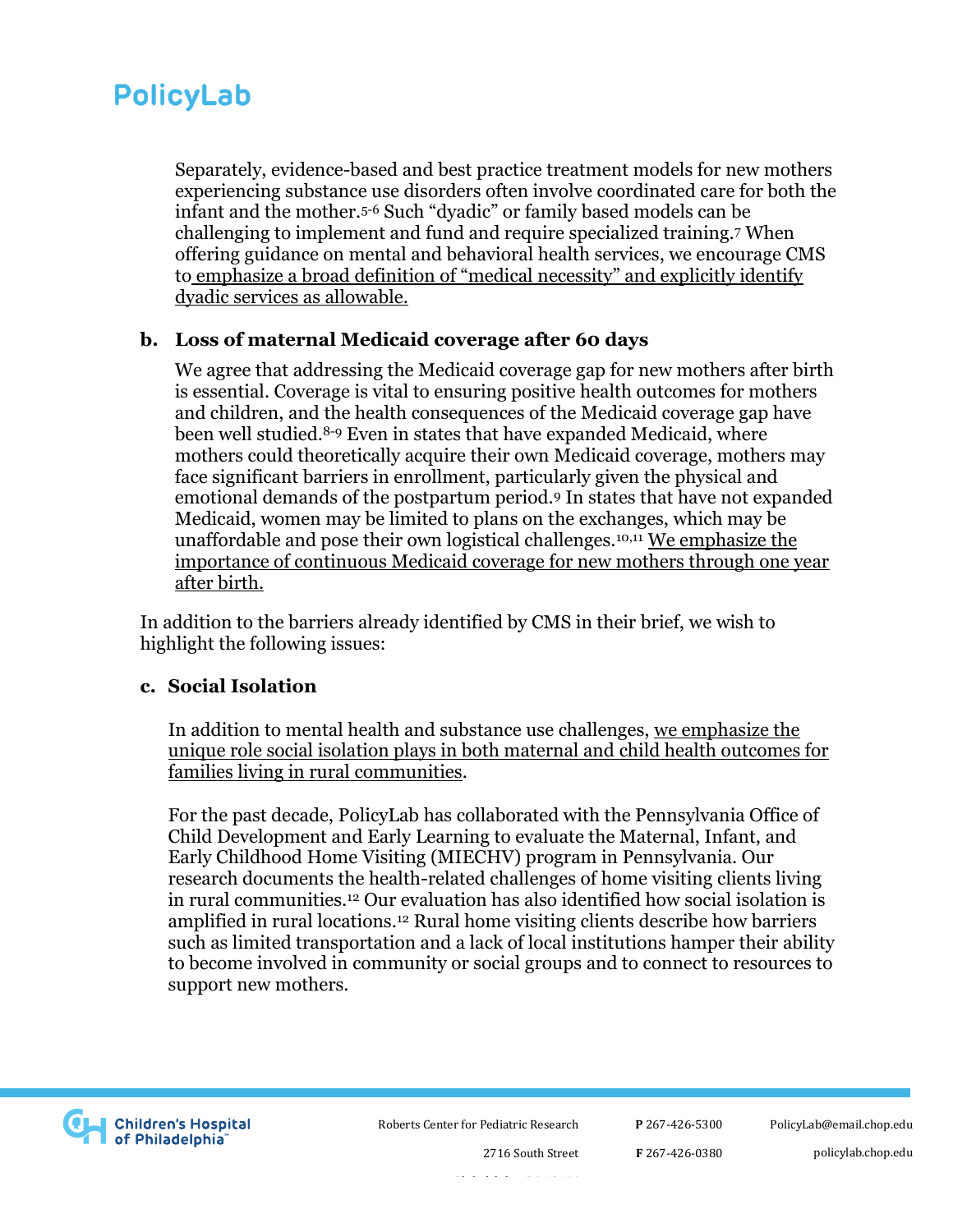Compared to their urban peers, rural clients are more likely to identify issues related to loneliness, depression, disinterest in leaving home and having few peer supports. Rural clients also express concern about social isolation impacting their child's development, noting that socially isolated children struggle to adjust to environments outside of their immediate home and experience increased risk for developmental delays.<sup>12</sup> Social isolation can contribute to maternal depression, but we emphasize that even for mothers who are not diagnosed with depression, social isolation poses challenges to mothers and children in rural communities.

### d. **Domestic Violence**

An estimated 5.5% of women annually experience domestic violence in the United States.<sup>13</sup> Rates of intimate partner violence are similar in rural and urban communities, but women in rural areas have less access to support and victim services and they face more chronic, severe and fatal intimate partner violence than women in urban or suburban settings.<sup>14</sup>

In our evaluation of the Maternal, Infant, and Early Childhood Home Visiting (MIECHV) program in Pennsylvania, we learned about the many detrimental effects of domestic violence. Domestic violence profoundly impacts women's health, well-being, economic stability and engagement in community health and social services.15-17 Children in families impacted by domestic violence are at increased risk of safety concerns, including child abuse and neglect, and adverse health and developmental impacts from witnessing domestic violence.18-23 Pregnancy and new motherhood are particularly vulnerable times for women in terms of exposure to violence.<sup>24</sup>

Community-based organizations and primary care practices are increasingly embracing their role as trauma-informed providers who can help identify and refer patients affected by domestic violence. These efforts have been expedited by CMS guidance and opportunities through the Centers for Medicare and Medicaid Innovation (CMMI). For instance, CMMI's Accountable Health Communities Model focuses on addressing the social determinants of health by encouraging and studying clinical-community linkages.<sup>25</sup>

While stronger linkages are essential, rural areas also often have limited availability of emergency housing, trauma-informed mental health supports and similar services needed by families experiencing domestic violence. This can constrain the ability of providers to provide effective referrals and support.

## **e. Environmental Contaminants and Environmental Justice**



Roberts Center for Pediatric Research

**P** 267-426-5300

**F** 267-426-0380

[PolicyLab@email.chop.edu](mailto:PolicyLab@email.chop.edu) policylab.chop.edu

Philadelphia, PA 19146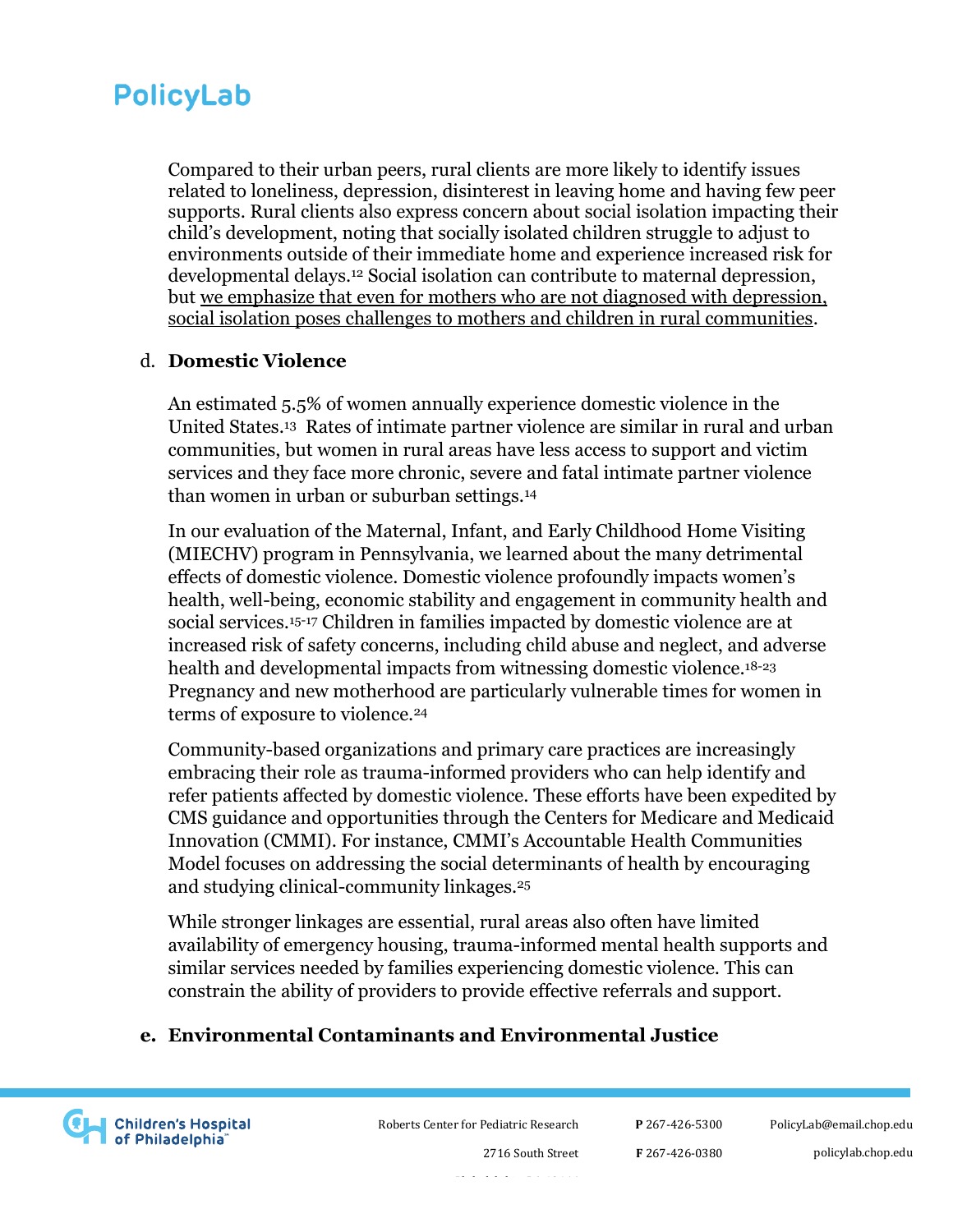We commend the recognition of social determinants of maternal health beyond the health care system in the CMS Issue Brief. We agree that barriers to maternal health arise from structural inequality and racism, and these include environmental racism. We encourage further consideration of the impact of environmental contaminants on maternal health and birth outcomes, particularly for minority women in rural communities.

Environmental contaminants pose serious risks during pregnancy. For instance:

- Pesticides from large scale agricultural production contribute directly to adverse birth outcomes such as low birth weight.25-28
- Animal feeding operations pollute groundwater by increasing nitrate levels, which in turn contribute to higher rates of miscarriages, birth defects, and low blood oxygen in infants (blue baby syndrome). 29-30
- Living near unconventional natural gas development increases the likelihood of high risk pregnancies and premature birth.<sup>31</sup>
- Proximity to mountain top strip mining increases rates of birth defects.<sup>32</sup>
- Vicinity to heavy metals mining increases birth defects and neurodevelopmental problems. <sup>33</sup>

Environmental exposure can result from both active industry as well as from contaminants left by historical production (for instance, abandoned mines).34-35

Within rural areas, racial and ethnic minority women are at particular risk of adverse environmental exposures. For instance, abandoned heavy metal and uranium mines pollute groundwater in many tribal areas, and pregnant Native American women exposed to arsenic from mines have been shown to have higher rates of oxidative stress.36-37 Separately, women working in agriculture are more likely to have preterm births and deliver low birth weight infants.<sup>38</sup> The majority of hired farmworkers in the United States are of Latinx origin.<sup>39</sup> Particularly in the rural South, large scale agricultural production, animal feeding lots and toxic waste dumping are more likely to be cited in or near Black communities.<sup>40</sup>

We believe the maternal and child health impacts of environmental injustices fit squarely in a social determinants of maternal health framework. We urge further attention to the impact on minority populations resulting from ongoing and past agricultural and industrial activities in rural communities.

## **2. What opportunities are there to improve the above areas (i.e., access, quality and outcomes)?**



Roberts Center for Pediatric Research

2716 South Street Philadelphia, PA 19146

**P** 267-426-5300 **F** 267-426-0380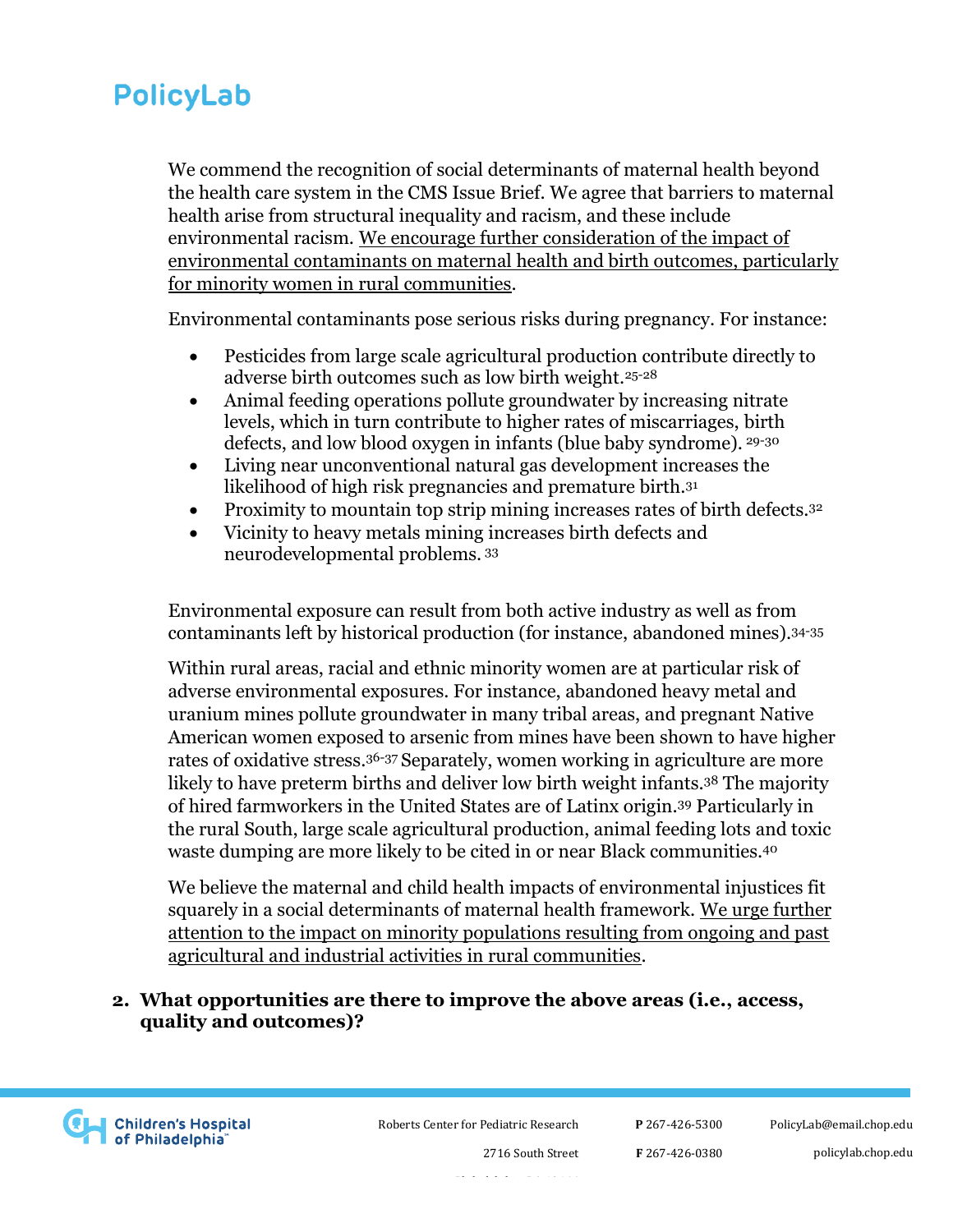## **a. Leveraging pediatric settings for maternal care**

52% percent of pregnancy related deaths occur after the day of delivery, and untreated or poorly managed maternal mental health conditions and substance use disorders can lead to increased maternal mortality as well as adverse outcomes for children.41-44 Postpartum care for new mothers is essential, but 10- 40% of mothers do not complete a postpartum visit.<sup>1</sup>

For many new mothers, their *primary contact with the health care system comes through visits to the pediatrician* with their infant. In recent research at PolicyLab, we examined the Medicaid claims of nearly 600,000 mothers and their infants in 12 diverse states, including states that are predominantly rural.<sup>45</sup> We determined that infant-mother pairs were more likely to receive preventive care in pediatric settings than in adult settings. While 38% of mother-infant pairs had no *adult* preventive visits, 90% of mother-infant pairs had at least one preventive *pediatric* visit.<sup>45</sup>

Incorporating maternal screenings and preventive services into pediatric settings could help overcome health access barriers in rural areas, including long distances to services, workforce shortages, and the need for childcare. The American Academy of Pediatrics' *Bright Futures Guidelines* already encourages pediatricians to support caregivers through mental health screenings, smoking cessation support, and essential vaccines.<sup>46</sup> In most states, Medicaid reimburses providers for maternal depression screenings during a well-child visit.<sup>47</sup>

We encourage efforts to support intergenerational family services in pediatrics given the robust evidence that pediatrics represents a significant health care touch-point for mothers in the postpartum period.

#### **b. Stronger coordination across health systems**

We believe that many barriers to maternal and infant health in rural areas could be addressed by better coordination across the range of systems that support maternal and infant health, including OB-GYN, adult care systems, behavioral health settings, pediatrics, social service agencies and other community services. Since rural areas have experienced extensive closures and workforce shortages across most of these systems, ensuring that those systems that do exist are fully leveraged is all the more vital.48-50

Without better integration, providers like pediatricians may provide duplicative services while at the same time making referrals that prove ineffective.<sup>45</sup> For



Roberts Center for Pediatric Research

**P** 267-426-5300

Philadelphia, PA 19146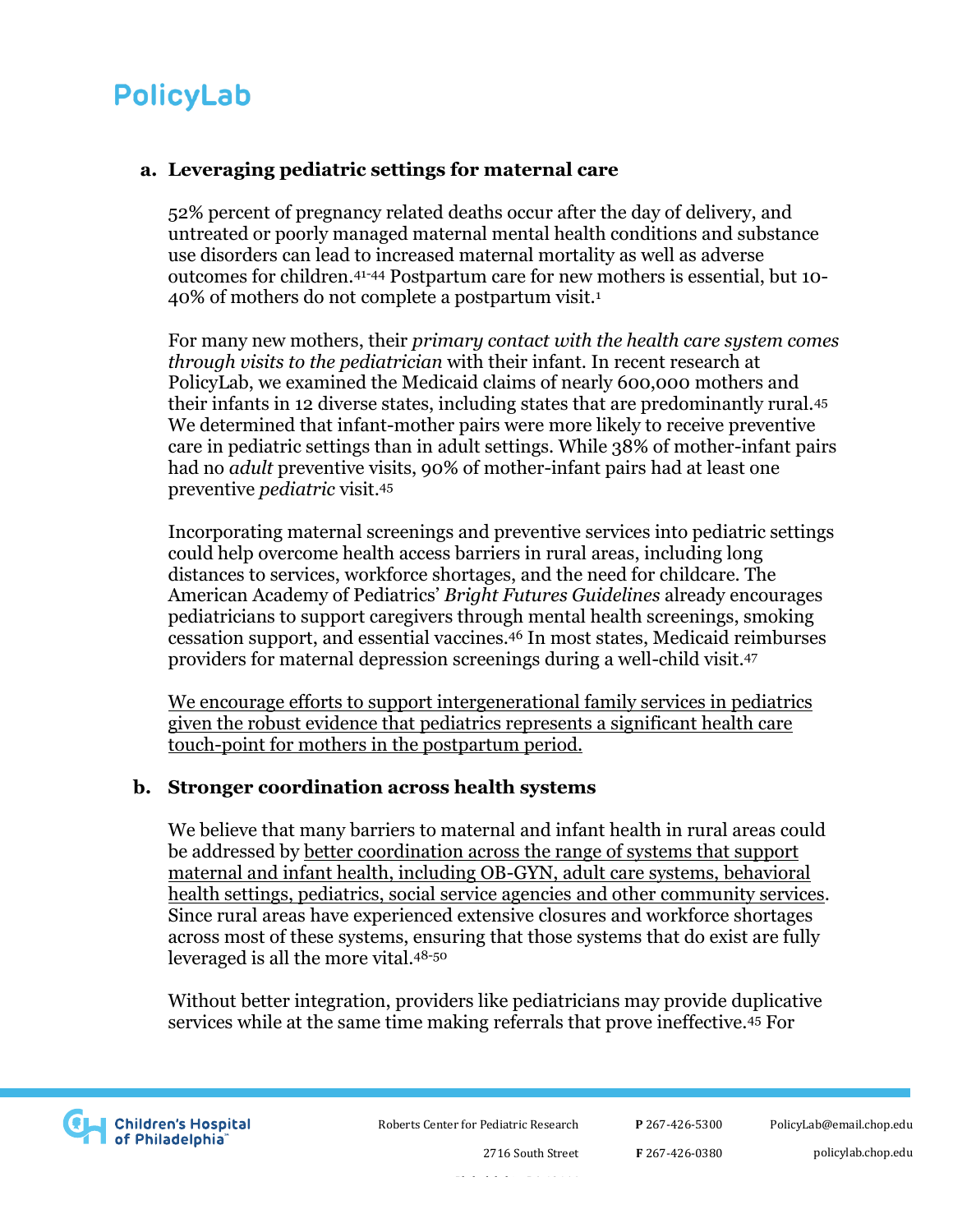instance, recent PolicyLab research found that nearly 90% of mothers with positive postpartum depression screens and referrals through pediatrics did not successfully connect to mental health services within six months.42 Traditional screening and referral practices may not be effective on their own.

Some promising models already exist. Funding streams that support value-based payment and patient-centered medical homes (PCMH) may help integrate mental health services and strengthen connections to community resources. For instance, PCMH dollars have been used to support care coordination within pediatrics for children with complex medical needs.<sup>51</sup> Similarly, as highlighted in the CMS brief, the Center for Medicare and Medicaid Innovation's (CMMI) Maternal Opioid Misuse (MOM) model seeks to address fragmented care and lack of access to services through pregnancy and the postpartum period.<sup>52</sup> We encourage CMS to continue to promote such models.

#### **3. What initiatives, including community-based efforts, have shown a positive impact on addressing barriers or maximizing opportunities?**

#### **a. Evidence-Based Home Visiting**

We appreciate that CMS has emphasized the need for a diverse health and social workforce, including midwives, community health workers, doulas, case managers, social workers, and home visitors. As evaluators of the Maternal, Infant, and Early Childhood Home Visiting (MIECHV) program in Pennsylvania, we wish to highlight the particular role that home visitors can play in addressing rural health needs. In-home services can reduce many barriers to maternal health in low-density, under-resourced communities, including lack of transportation and limited access to many health care services.<sup>12</sup> With federal and state financing, evidence-based home visiting services (HomVEE) are implemented at the local level and support rural communities by building the capacity of both individual families and the broader community. 53

Rural home visitors deliver parenting and health-related education, conduct health and developmental screenings (including maternal depression and intimate partner violence screening), and provide social support and resource connectivity to families. Our evaluation has shown that home visitors also often promote broader community well-being. For instance, home visitors have organized social events and Parent Policy Councils (which promote civic engagement to help families advocate for improved resources and services).<sup>12</sup>

Home visiting services in rural communities have special implementation challenges, including workforce retention and transportation costs.



Roberts Center for Pediatric Research

**P** 267-426-5300 **F** 267-426-0380 [PolicyLab@email.chop.edu](mailto:PolicyLab@email.chop.edu)

policylab.chop.edu

2716 South Street Philadelphia, PA 19146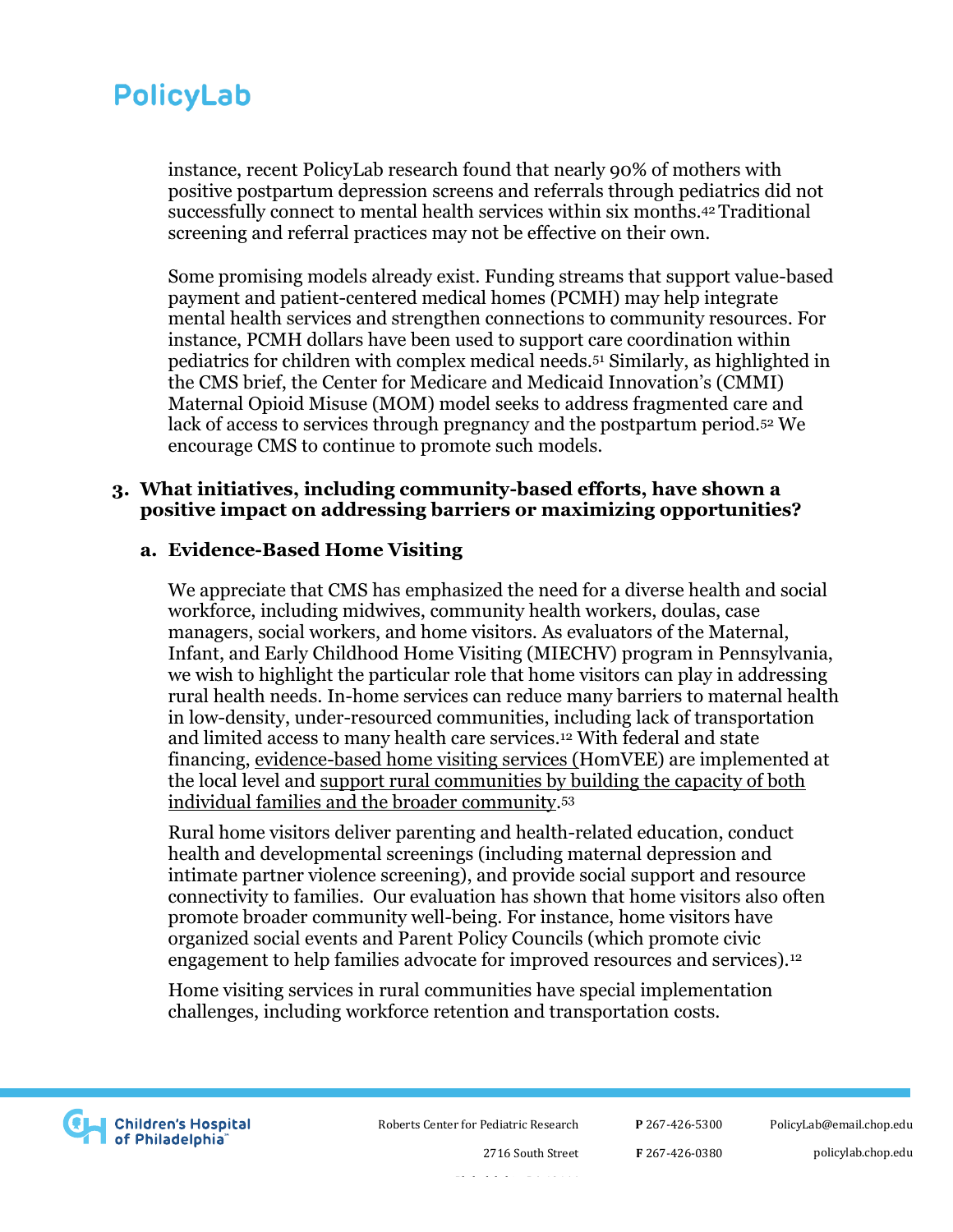We recommend the development of a Medicaid coverage strategy for home visiting that supports the full cost of implementation and delivery. A Medicaid strategy should also allow for flexibility of telehealth visits.

HHS should also help rural areas attract and sustain a qualified workforce of home visitors. This could include expanding financial incentives, such as the education and loan repayment services provided by the Health Resources and Services Administration (HRSA), and ensuring that scope of practice laws are standardized to enable home visitors to work across state lines.<sup>54</sup> We encourage investment of higher education opportunities in early childhood education to include home visiting systems that could incentivize recruitment and retention to rural communities in need of qualified staff.

## **b. Remote Technology and Services**

The CMS Issue Brief highlights the role of telehealth in overcoming rural access to care. We welcome the potential of telehealth services, and Children's Hospital of Philadelphia is expanding its use of telehealth to address service gaps for rural pediatric patients with complex medical needs. However, we emphasize caution as telehealth gains increasing interest. First, while telehealth can provide valuable support, many services cannot effectively or safely be provided outside of inperson settings. For instance, mothers experiencing substance use disorders or who are at high risk of suicide have complex needs and will still require more intensive, in-person services.

In addition, broadband access can be a significant challenge in rural areas. For example, here in Pennsylvania, less than ten percent of the state meets the FCC's minimum speed for broadband connectivity, far lower than official estimates provided by the FCC.55-56 Lack of broadband poses limitations to telehealth services in rural communities.<sup>57</sup> While some agencies (including the FCC and USDA) have attempted to address the digital divide, gaps in internet access remain and there is little coordination between agencies.58-59

While internet access is essential, we agree that remote technologies can help address service gaps in rural areas. We wish to highlight the following promising interventions:

#### **i. Social media interventions to provide support to caregivers**

In addition to the broad categories of telehealth interventions described in the CMS Issue Brief, services that leverage social media could be valuable. Social media interventions could be particularly valuable in rural areas, as they could help overcome both geographic barriers and social isolation. At



Roberts Center for Pediatric Research

**P** 267-426-5300

[PolicyLab@email.chop.edu](mailto:PolicyLab@email.chop.edu)

policylab.chop.edu

2716 South Street Philadelphia, PA 19146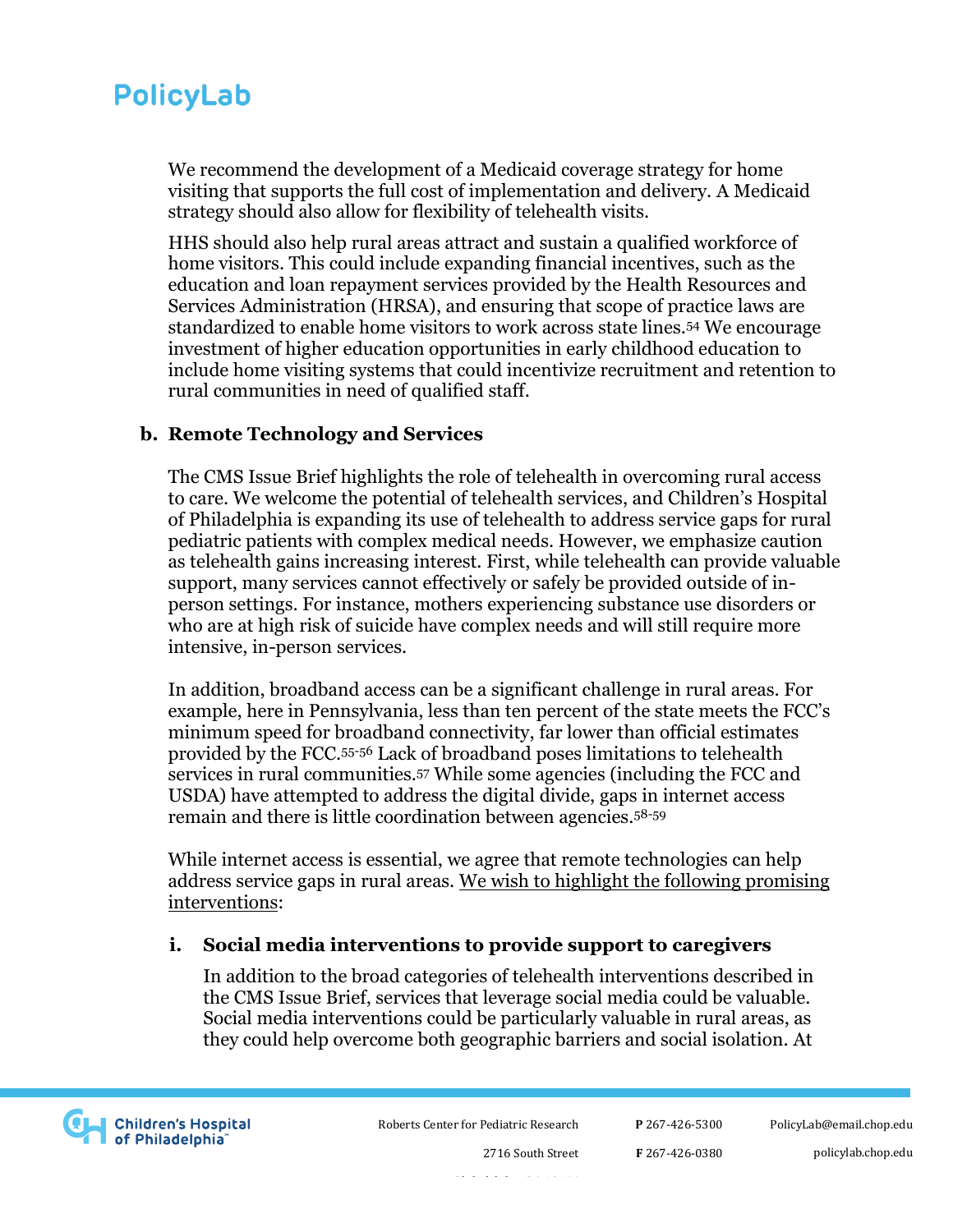PolicyLab, we have adapted a parenting intervention to be delivered on Facebook to address needs of mothers with postpartum depression. In a pilot study, mothers were engaged in the parenting intervention and showed reduced depression symptoms and improved parenting competence.<sup>60</sup> We are further testing this intervention in a larger study.

### **ii. Telephonic consultation with specialists**

We agree with the promise of virtual consultations between local providers and external specialists. Consultations that utilize video (such as the Medical University of South Carolina program described in the CMS Issue Brief) will often be necessary in complex situations such as high risk pregnancies. However, while video interactions are best, video consultations may be logistically unfeasible in areas with poor internet access. Telephonic consultation may provide an important access point and should also be supported. Particularly given the recent increased use of telemedicine as a result of the COVID-19 pandemic, we welcome that CMS has allowed reimbursement for telephonic consultation.

One promising telephonic model is the Massachusetts Child Psychiatry Access Program for Moms (MCPAP for Moms).<sup>61</sup> This model provides pediatricians, obstetricians and other providers with trainings and toolkits related to depression screening, triage and referral and treatment options. Providers can also receive additional technical support through real-time telephonic consultation with perinatal psychiatrists. Preliminary results indicate that the program is feasible, well received by providers and may increase uptake of services by mothers with postpartum depression.<sup>62</sup>

## **4. How can CMS/HHS support these efforts?**

Building off of the evidence we've put forward, in summary we suggest that CMS/HHS do/explore the following to improve maternal health in rural areas:

- a. Expand mental and behavioral health services in rural areas
- b. Support efforts to extend Medicaid coverage for all pregnant women through one year after birth
- c. Expand efforts to address domestic violence in rural settings



Roberts Center for Pediatric Research

**P** 267-426-5300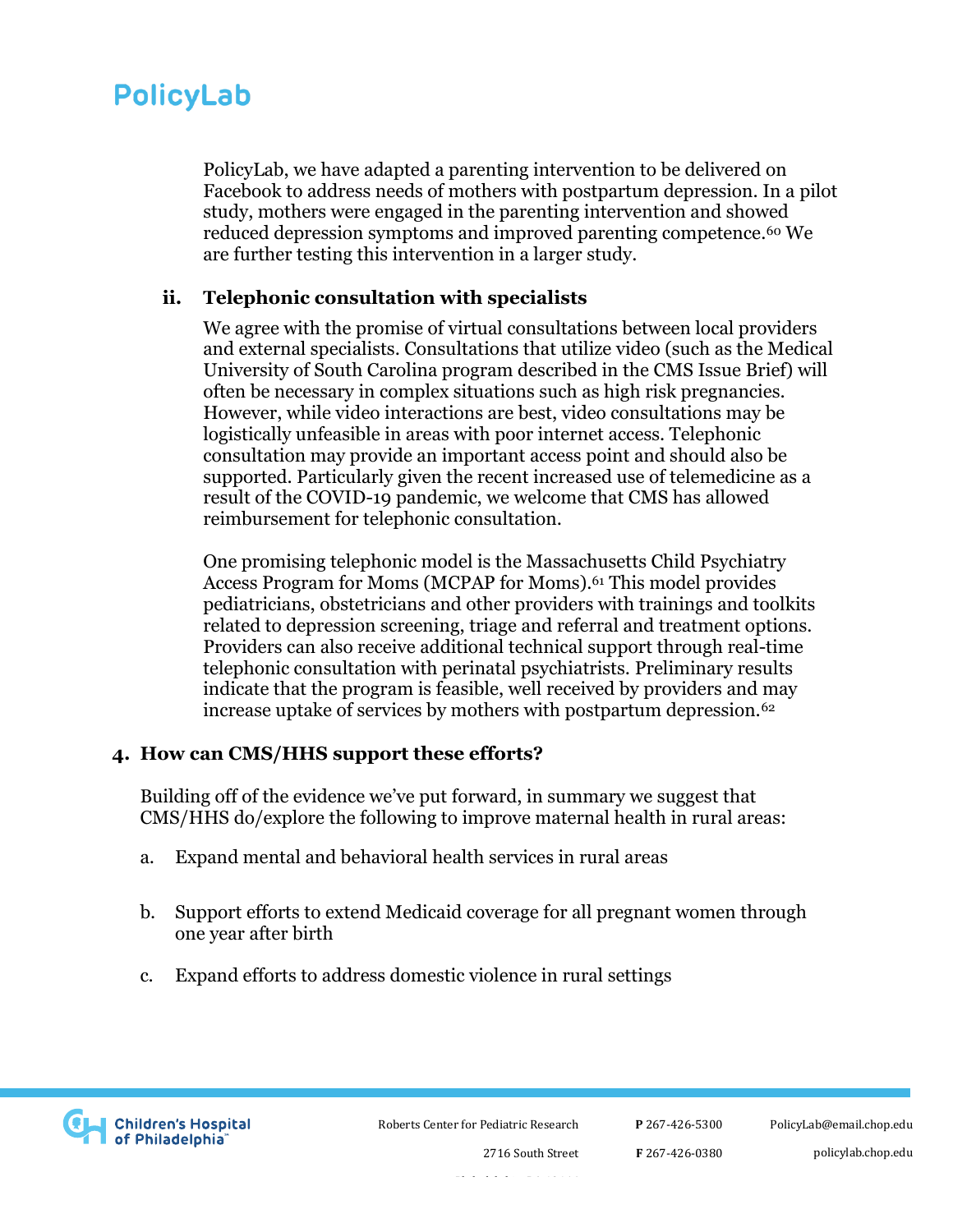- d. Encourage financing that supports coordination across systems, including pediatric settings
- e. Support Evidence-Based Home Visiting
- f. Encourage creative uses of telehealth and remote technology where appropriate, while recognizing limitations posed by poor broadband access and emphasizing the continuing necessity of in-person services for intensive needs

Thank you for taking the time to consider our recommendations, and we welcome opportunities to continue to engage with you.

Sincerely,

Meur matone

Meredith Matone, DrPH, MHS Scientific Director, PolicyLab Children's Hospital of Philadelphia

sara & Dechert

Tara Dechert, MS Program Manager, PolicyLab Children's Hospital of Philadelphia

 $\langle \cdot \rangle$ 

Emily Gregory, MD, MHS Faculty Member, PolicyLab Instructor of Pediatrics, Division of General Pediatrics Children's Hospital of Philadelphia



Roberts Center for Pediatric Research

**P** 267-426-5300 **F** 267-426-0380 [PolicyLab@email.chop.edu](mailto:PolicyLab@email.chop.edu) policylab.chop.edu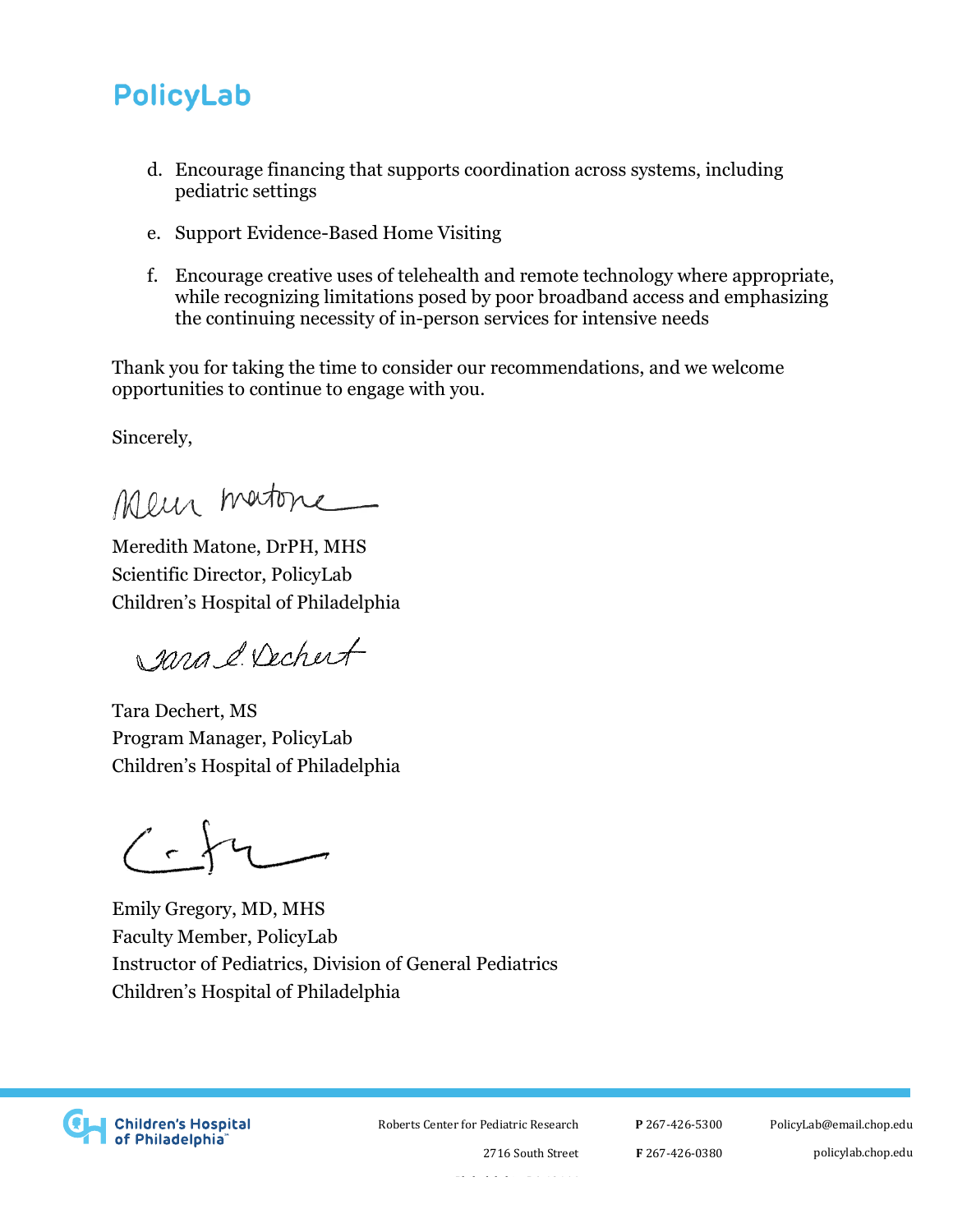Jumpe R. Whittaker

Jennifer Whittaker, MUP Clinical Research Associate, PolicyLab Children's Hospital of Philadelphia

Chanda C. Bayd

Rhonda C. Boyd, PhD Faculty Member, PolicyLab Associate Professor of Clinical Psychology Department of Child and Adolescent Psychiatry and Behavioral Sciences Children's Hospital of Philadelphia

With the

Rebecka Rosenquist, MSc Policy Director, PolicyLab Children's Hospital of Philadelphia

Caroline La Rochello

Caroline La Rochelle, MPH Policy and Strategy Senior Associate, PolicyLab Children's Hospital of Philadelphia



Roberts Center for Pediatric Research

**P** 267-426-5300 **F** 267-426-0380 [PolicyLab@email.chop.edu](mailto:PolicyLab@email.chop.edu) policylab.chop.edu

Philadelphia, PA 19146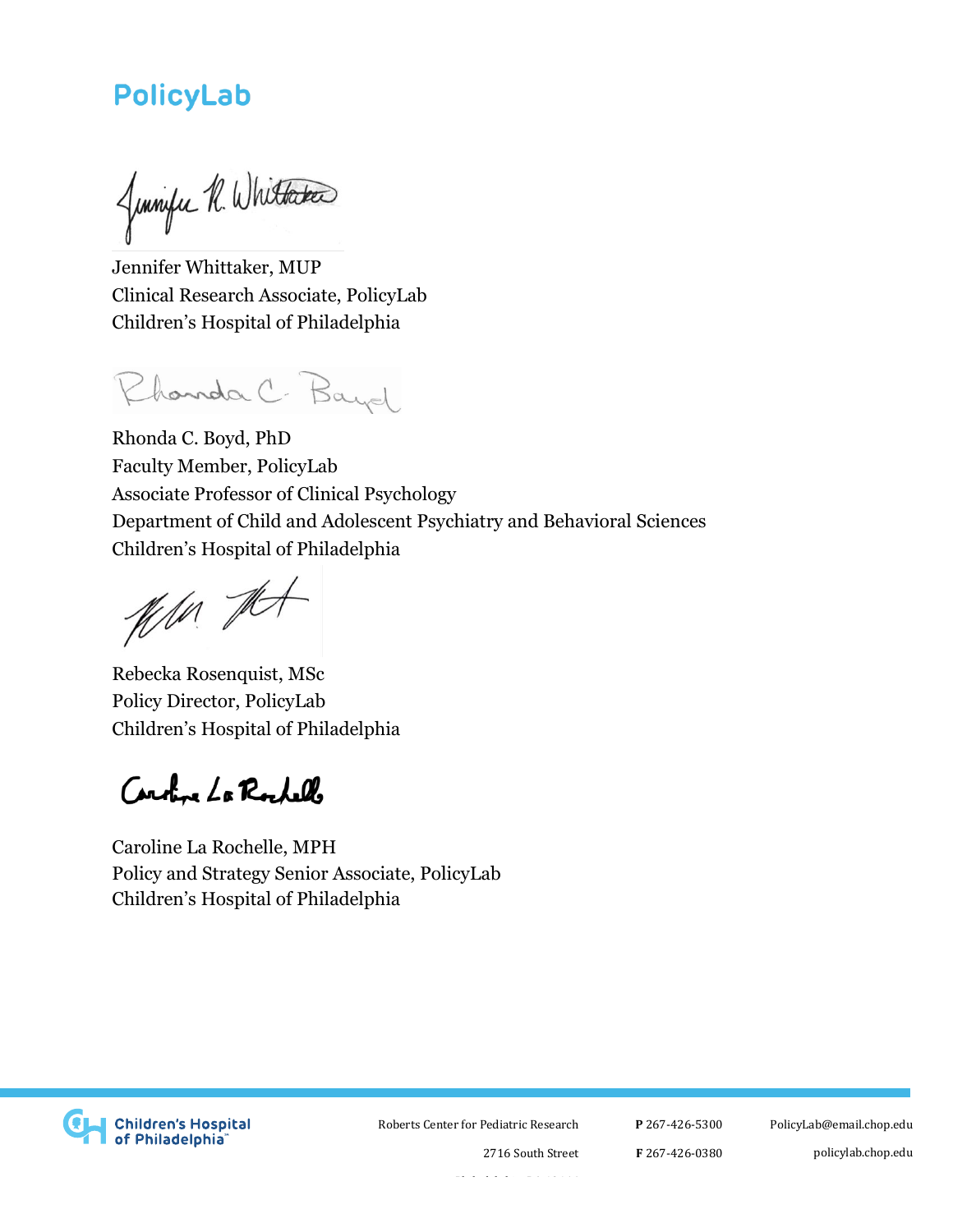#### References

- 1. Centers for Medicare and Medicaid Services. Improving Access to Maternal Health Care in Rural Communities. *[www.cms.gov/About-CMS/Agency-Information/OMH/equity-initiatives/rural-health/09032019-Maternal-](file:///C:/Users/rosenquisr/AppData/Local/Microsoft/Windows/INetCache/Content.Outlook/43ETDZSZ/www.cms.gov/About-CMS/Agency-Information/OMH/equity-initiatives/rural-health/09032019-Maternal-Health-Care-in-Rural-Communities.pdf)[Health-Care-in-Rural-Communities.pdf](file:///C:/Users/rosenquisr/AppData/Local/Microsoft/Windows/INetCache/Content.Outlook/43ETDZSZ/www.cms.gov/About-CMS/Agency-Information/OMH/equity-initiatives/rural-health/09032019-Maternal-Health-Care-in-Rural-Communities.pdf)* Published September 2019. Accessed March 28, 2020.
- 2. American Hospital Association. The State of the Behavioral Health Workforce: A Literature Review. *[https://www.aha.org/system/files/hpoe/Reports-HPOE/2016/aha\\_Behavioral\\_FINAL.pdf](https://www.aha.org/system/files/hpoe/Reports-HPOE/2016/aha_Behavioral_FINAL.pdf)* Published 2016. Accessed Mar 28, 2020.
- 3. Han X, Ku L. Enhancing Staffing In Rural Community Health Centers Can Help Improve Behavioral Health Care. *Health Aff*. 2019 Dec;38(12)[. doi:10.1377/hlthaff.2019.00823](https://doi.org/10.1377/hlthaff.2019.00823)
- 4. Purington K[. NASHP Explores the Behavioral Health Workforce Shortage at #NASHPCONF and in a 50-State](https://nashp.org/nashp-explores-the-behavioral-health-workforce-shortage-at-nashpconf-and-in-a-50-state-scan/)  [Scan.](https://nashp.org/nashp-explores-the-behavioral-health-workforce-shortage-at-nashpconf-and-in-a-50-state-scan/) National Academy for State Health Policy. *[https://nashp.org/nashp-explores-the-behavioral-health](https://nashp.org/nashp-explores-the-behavioral-health-workforce-shortage-at-nashpconf-and-in-a-50-state-scan/)[workforce-shortage-at-nashpconf-and-in-a-50-state-scan/](https://nashp.org/nashp-explores-the-behavioral-health-workforce-shortage-at-nashpconf-and-in-a-50-state-scan/)* Published August 22, 2019. Accessed March 28, 2020.
- 5. Krans EE, Campopiano M, Cleveland LM, et al. National Partnership for Maternal Safety: Consensus Bundle on Obstetric Care for Women With Opioid Use Disorder. *Obstet Gynecol*. 2019 Aug;134(2):365-375. doi:10.1097/AOG.0000000000003381
- 6. Mahoney K, Reich W, Urbanek S. Substance Use Disorder: Prenatal, Intrapartum and Postpartum Care. *MCN Am J Matern Child Nurs*. 2019 Sep;44(5):284-288. doi:10.1097/NMC.0000000000000551
- 7. Okamura KH, Benjamin Wolk CL, Kang-Yi CD, et al. The Price per Prospective Consumer of Providing Therapist Training and Consultation in Seven Evidence-Based Treatments within a Large Public Behavioral Health System: An Example Cost-Analysis Metric. *Front Public Health*. 2018 Jan 8;5:356. doi:10.3389/fpubh.2017.00356
- 8. [Daw](https://www.healthaffairs.org/do/10.1377/hauthor20190913.465283/full/) JR, [Kozhimannil](https://www.healthaffairs.org/do/10.1377/hauthor20140109.643428/full/) KB, [Admon](https://www.healthaffairs.org/do/10.1377/hauthor20190625.209569/full/) LK. High Rates Of Perinatal Insurance Churn Persist After The ACA. Health Affairs Blog. doi:10.1377/hblog20190913.387157 Published September 16, 2019. Accessed March 30, 2020.
- 9. Ranji U, Gomez I, Salganicoff A. Expanding Postpartum Medicaid Coverage. Kaiser Family Foundation. [www.kff.org/womens-health-policy/issue-brief/expanding-postpartum-medicaid-coverage](http://www.kff.org/womens-health-policy/issue-brief/expanding-postpartum-medicaid-coverage/) Published May 22, 2019. Accessed March 30, 2020.
- 10. McMorrow S, Kenney GM. Recent trends in uninsurance among children. *The Urban Institute*. *[www.urban.org/sites/default/files/publication/98970/recent\\_trends\\_in\\_uninsurance\\_among\\_children\\_0.p](http://www.urban.org/sites/default/files/publication/98970/recent_trends_in_uninsurance_among_children_0.pdf) [df](http://www.urban.org/sites/default/files/publication/98970/recent_trends_in_uninsurance_among_children_0.pdf)* Published September 2018. Accessed April 2, 2020.
- 11. Brooks T. The family glitch. *Health Affairs*. *[www.healthaffairs.org/do/10.1377/hpb20141110.62257/full/](http://www.healthaffairs.org/do/10.1377/hpb20141110.62257/full/)* Published 2014. Accessed April 2, 2020.
- 12. Whittaker J, Kellom K, Matone M, Cronholm P. A Community Capitals Framework for Identifying Rural Adaptation in Maternal-Child Home Visiting. *J Public Health Manag Pract*. 2019 Jul 3. doi: 10.1097/PHH.0000000000001042. [Epub ahead of print]
- 13. Redfield R, Houry D, Mercy J, et al. The National Intimate Partner and Sexual Violence Survey (NISVS): 2015 Data Brief. Atlanta, GA: National Center for Injury Prevention and Control, Centers for Disease Control and Prevention. *<http://www.cdc.gov/violenceprevention/pdf/2015data-brief508.pdf>* Published 2016. Accessed May 5, 2020.
- 14. Edwards KM. Intimate Partner Violence and the Rural-Urban-Suburban Divide: Myth or Reality? A Critical Review of the Literature. *Trauma Violence Abuse*. 2015;16(3):359–373.
- 15. Breiding MJ, Basile KC, Klevens J, Smith SG. Economic Insecurity and Intimate Partner and Sexual Violence Victimization. *Am J Prev Med*. 2017;53(4):457–464.
- 16. Chisholm CA, Bullock L, Ferguson JEJ 2nd. Intimate partner violence and pregnancy: epidemiology and impact. *Am J Obstet Gynecol*. 2017;217(2):141–144.
- 17. Matone M, Kellom K, Griffis H, Quarshie W, Faerber J, Gierlach P, Whittaker J, Rubin DM, Cronholm PF. A Mixed Methods Evaluation of Early Childhood Abuse Prevention within Evidence-Based Home Visiting Programs. *Maternal and Child Health J*. 2018 May 31; 22(Suppl 1): 79–91.
- 18. Berlin LK, Appleyard K, Dodge KA. Intergenerational continuity in child maltreatment; mediating mechanisms and implications for prevention. *Child Devel*. 2011 Jan-Feb; 82(1):162-76.
- 19. Johnson RM, Kotch JB, Catellier DJ, Winsor JR, Dufort V, Hunter W, Amaya-Jackson L. Adverse behavioral and emotional outcomes from child abuse and witnessed violence. *Child Maltreatment*. 2002;7(3), 179–186.
- 20. Margolin G. Effects of domestic violence on children. In: Trickett PK, Schellenbach CJ, eds. *Violence against children in the family and the community*. American Psychological Association; 1998; 57–101.



Roberts Center for Pediatric Research

**P** 267-426-5300

[PolicyLab@email.chop.edu](mailto:PolicyLab@email.chop.edu)

**F** 267-426-0380

Philadelphia, PA 19146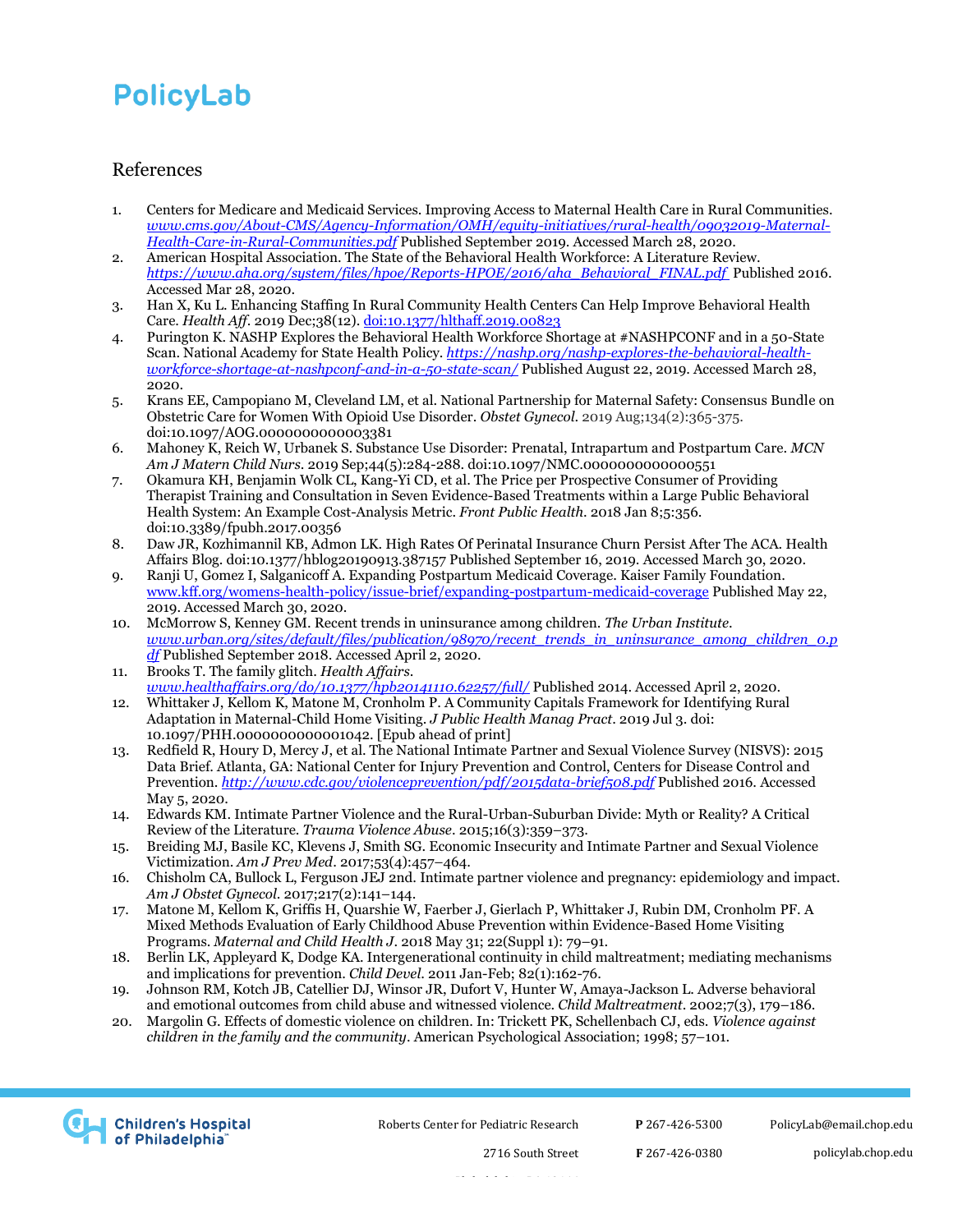- 21. Campbell JC, Lewandowski LA. Mental and physical health effects of intimate partner violence on women and children. *Psychiatric Clinics of North America*. 1997; 20(2), 353–374.
- 22. Cronholm PF, Forke CM, Wade R, Bair-Merritt MH, Davis M, Harkins-Schwarz M, Pachter LM, Fein JA. Adverse Childhood Experiences: Expanding the Concept of Adversity. *Am J Prev Med*. Sep 2015;49(3):354-361.
- 23. Bair-Merritt MH, Crowne SS, Burrell L, Caldera D, Cheng TL, Duggan AK. Impact of intimate partner violence on children's well-child care and medical home. *Pediatrics.* 2008 Mar; 121(3):e473-80.
- 24. Bailey BA. Partner violence during pregnancy: prevalence, effects, screening, and management. *Int J Womens Health*. 2010;2:183–197.
- 25. Centers for Medicare and Medicaid Services. Accountable Health Communities Model. *<https://innovation.cms.gov/innovation-models/ahcm>* Accessed May 27, 2020.
- 26. [Gemmill A,](https://www.ncbi.nlm.nih.gov/pubmed/?term=Gemmill%20A%5BAuthor%5D&cauthor=true&cauthor_uid=23603811) [Gunier RB,](https://www.ncbi.nlm.nih.gov/pubmed/?term=Gunier%20RB%5BAuthor%5D&cauthor=true&cauthor_uid=23603811) [Bradman A,](https://www.ncbi.nlm.nih.gov/pubmed/?term=Bradman%20A%5BAuthor%5D&cauthor=true&cauthor_uid=23603811) [Eskenazi B,](https://www.ncbi.nlm.nih.gov/pubmed/?term=Eskenazi%20B%5BAuthor%5D&cauthor=true&cauthor_uid=23603811) [Harley KG.](https://www.ncbi.nlm.nih.gov/pubmed/?term=Harley%20KG%5BAuthor%5D&cauthor=true&cauthor_uid=23603811) Residential proximity to methyl bromide use and birth outcomes in an agricultural population in California. *[Environ Health Perspect](https://www.ncbi.nlm.nih.gov/pubmed/23603811)*. 2013 Jun;121(6):737-43.
- 27. Harrison JL. *Pesticide Drift and the Pursuit of Environmental Justice*. The MIT Press; 2011.
- 28. Jurewicz J, Hanke W, Johansson C, Lundqvist C, Ceccatelli S, van den Hazel P, Saunders M, Zetterström R. Adverse health effects of children's exposure to pesticides: what do we really know and what can be done about it. *Acta Paediatr Suppl*. 2006 Oct;95(453):71-80.
- 29. Perera FP, Rauh V, Tsai WY, Kinney P, Camann D, Barr D, Bernert T, Garfinkel R, Tu YH, Diaz D, Dietrich J, Whyatt RM. Effects of transplacental exposure to environmental pollutants on birth outcomes in a multiethnic population. *Environ Health Perspect*. 2003 Feb;111(2):201-5.
- 30. Hribar C. Understanding Concentrated Animal Feeding Operations and Their Impact on Communities. National Association of Local Boards of Health. *[www.cdc.gov/nceh/ehs/docs/understanding\\_cafos\\_nalboh.pdf](http://www.cdc.gov/nceh/ehs/docs/understanding_cafos_nalboh.pdf)* Published 2010. Accessed March 28, 2020.
- 31. Manassaram DM, Backer LC, Moll DM. A review of nitrates in drinking water: maternal exposure and adverse reproductive and developmental outcomes. *Environ Health Perspect*. 2006 Mar;114(3):320-7.
- 32. Casey JA, Savitz DA, Rasmussen SG, Ogburn EL, Pollak J, Mercer DG, Schwartz BS. Unconventional Natural Gas Development and Birth Outcomes in Pennsylvania, USA. *Epidemiology*. 2016 Mar;27(2):163-72
- 33. Ahern MM, Hendryx M, Conley J, Fedorko E, Ducatman A, Zullig KJ. The association between mountaintop mining and birth defects among live births in Central Appalachia, 1996-2003. *Environ Res*. 2011 Aug;111(6):838-46. doi: 10.1016/j.envres.2011.05.019.
- 34. Lewis J, Hoover J, MacKenzie D. Mining and Environmental Health Disparities in Native American Communities. *Curr Environ Health Re*p. 2017 Jun;4(2):130-141.
- 35. Federal Mining Dialogue. *<https://www.abandonedmines.gov/>* Accessed March 26, 2020.
- 36. Lewis J, Hoover J, MacKenzie D. Mining and Environmental Health Disparities in Native American Communities. *Curr Environ Health Rep*. 2017; 4(2): 130–141.
- 37. Dashner-Titus EJ, Hoover J, Li L, Lee JH, Du R, Liu KJ, Traber MG, Ho E, Lewis J, Hudson LG. Metal exposure and oxidative stress markers in pregnant Navajo Birth Cohort Study participants. *Free Radic Biol Med*. 2018 Aug 20;124:484-492.
- 38. Larsen AE, Gaines SD, Deschênes O. Agricultural pesticide use and adverse birth outcomes in the San Joaquin Valley of California. *Nat Commun*. 2017 Aug 29;8(1):302. doi: 10.1038/s41467-017-00349-2.
- 39. United States Department of Agriculture. Farm Labor. *[www.ers.usda.gov/topics/farm-economy/farm-labor/](http://www.ers.usda.gov/topics/farm-economy/farm-labor/)* Accessed March 27, 2020.
- 40. Bullard R. *Dumping in Dixie: Race, Class, and Environmental Quality*. 3rd ed. Routledge; 2000.
- 41. Stuebe A, Moore JE, Mittal P, Reddy L, Low LK, Brown H. Extending Medicaid Coverage for Postpartum Moms. *Health Affairs Blog.<https://www.healthaffairs.org/do/10.1377/hblog20190501.254675/full/>* Published May 6, 2019. Accessed March 17, 2020.
- 42. [Kallem S,](https://www.ncbi.nlm.nih.gov/pubmed/?term=Kallem%20S%5BAuthor%5D&cauthor=true&cauthor_uid=30496869) [Matone M,](https://www.ncbi.nlm.nih.gov/pubmed/?term=Matone%20M%5BAuthor%5D&cauthor=true&cauthor_uid=30496869) [Boyd RC,](https://www.ncbi.nlm.nih.gov/pubmed/?term=Boyd%20RC%5BAuthor%5D&cauthor=true&cauthor_uid=30496869) [Guevara JP.](https://www.ncbi.nlm.nih.gov/pubmed/?term=Guevara%20JP%5BAuthor%5D&cauthor=true&cauthor_uid=30496869) Mothers' Mental Health Care Use After Screening for Postpartum Depression at Well-Child Visits. *[Acad Pediatr](https://www.ncbi.nlm.nih.gov/pubmed/30496869)*. 2019 Aug;19(6):652-658. doi:10.1016/j.acap.2018.11.013
- 43. Matone M, Minkovitz C, Quarshie W, Rubin DM. Chronic Disease Prevalence and Discontinuation of Medications Among Young Mothers with a Relationship to the Child Welfare System. *Child Youth Serv Rev*. 2016 May;64:66-72. doi:10.1016/j.childyouth.2016.02.017
- 44. Sontag-Padilla L, Schultz D, Reynolds KA, Lovejoy SL, Firth R. Maternal Depression: Implications for Systems Serving Mother and Child. Rand Corporation. *[www.rand.org/content/dam/rand/pubs/research\\_reports/RR400/RR404/RAND\\_RR404.pdf](http://www.rand.org/content/dam/rand/pubs/research_reports/RR400/RR404/RAND_RR404.pdf)* Published 2013. Accessed March 17, 2020.
- 45. Gregory EF, Passarella M, Levine LD, Fiks AG, Lorch SA. Preventive health care utilization among motherinfant dyads with Medicaid Insurance in the year following birth. *Med Care*. 2020 Mar 6.



Roberts Center for Pediatric Research

**P** 267-426-5300

[PolicyLab@email.chop.edu](mailto:PolicyLab@email.chop.edu)

policylab.chop.edu

Philadelphia, PA 19146